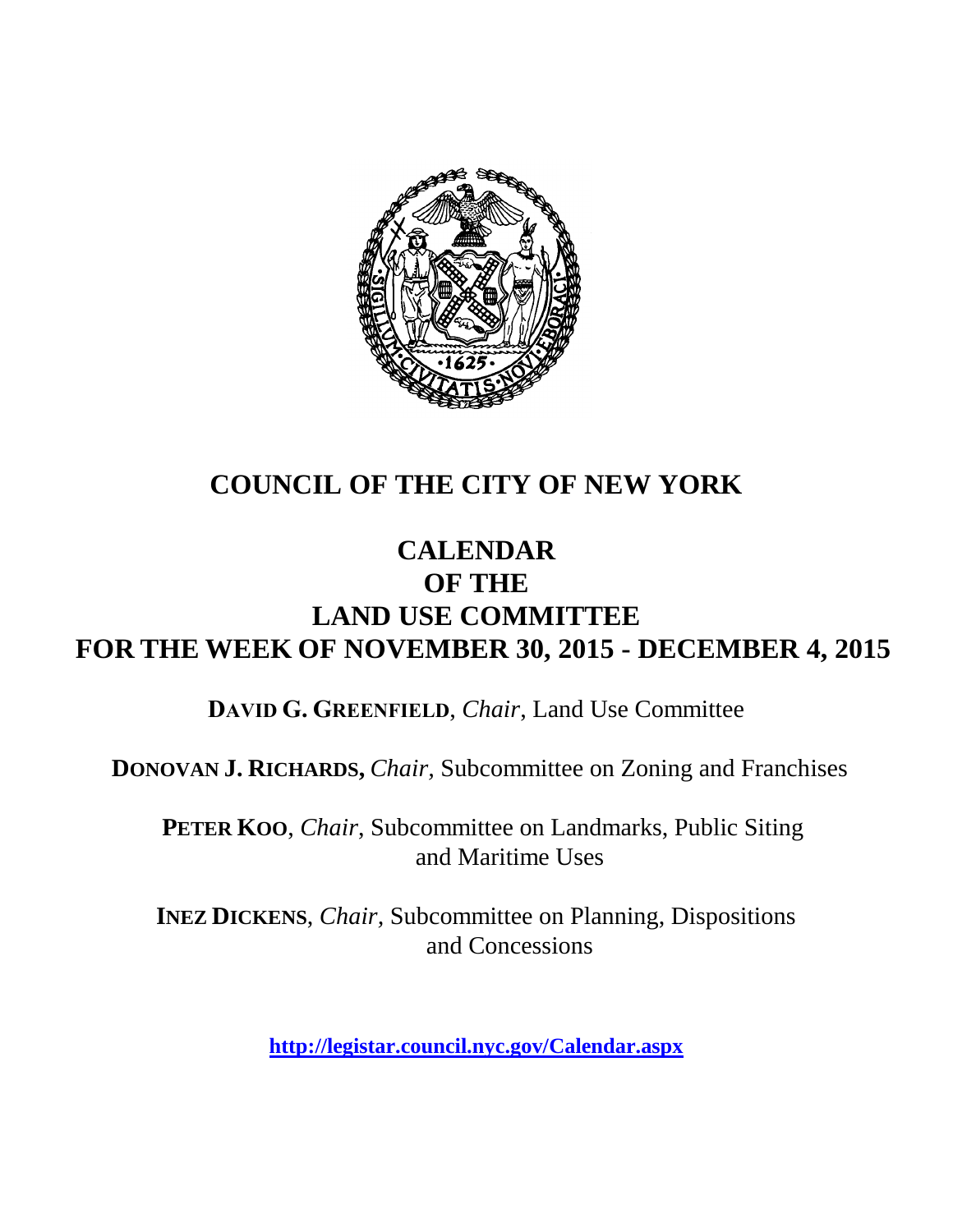# **SUBCOMMITTEE ON ZONING AND FRANCHISES**

The Subcommittee on Zoning and Franchises public hearing scheduled for **Tuesday, December 1, 2015 in the Council Committee Room, 250 Broadway, 16th Floor,**  New York City, New York 10007, commencing at **9:30 A.M. has been DEFERRED.**

## **L.U. NO. 299**

*This item was laid over by the Subcommittee on Zoning and Franchises on November 2, 2015 and November 17, 2015.* 

## **IL PITTINO**

# **MANHATTAN - CB 2 20165077 TCM**

Application pursuant to Section 20-226 of the Administrative Code of the City of New York, concerning the petition of Bar Giacosa Corp., d/b/a Il Pittino, for a revocable consent to establish, maintain and operate an unenclosed sidewalk café located at 270 6<sup>th</sup> Avenue.

*This item has been withdrawn*

# **L.U. NO. 300 BLEECKER KITCHEN & CO.**

# **MANHATTAN - CB 2 20165089 TCM**

Application pursuant to Section 20-226 of the Administrative Code of the City of New York, concerning the petition of 643 Broadway Holdings, LLC, d/b/a Bleecker Kitchen & Co., for a revocable consent to establish, maintain and operate an unenclosed sidewalk café located at 643 Broadway. *This item has been withdrawn*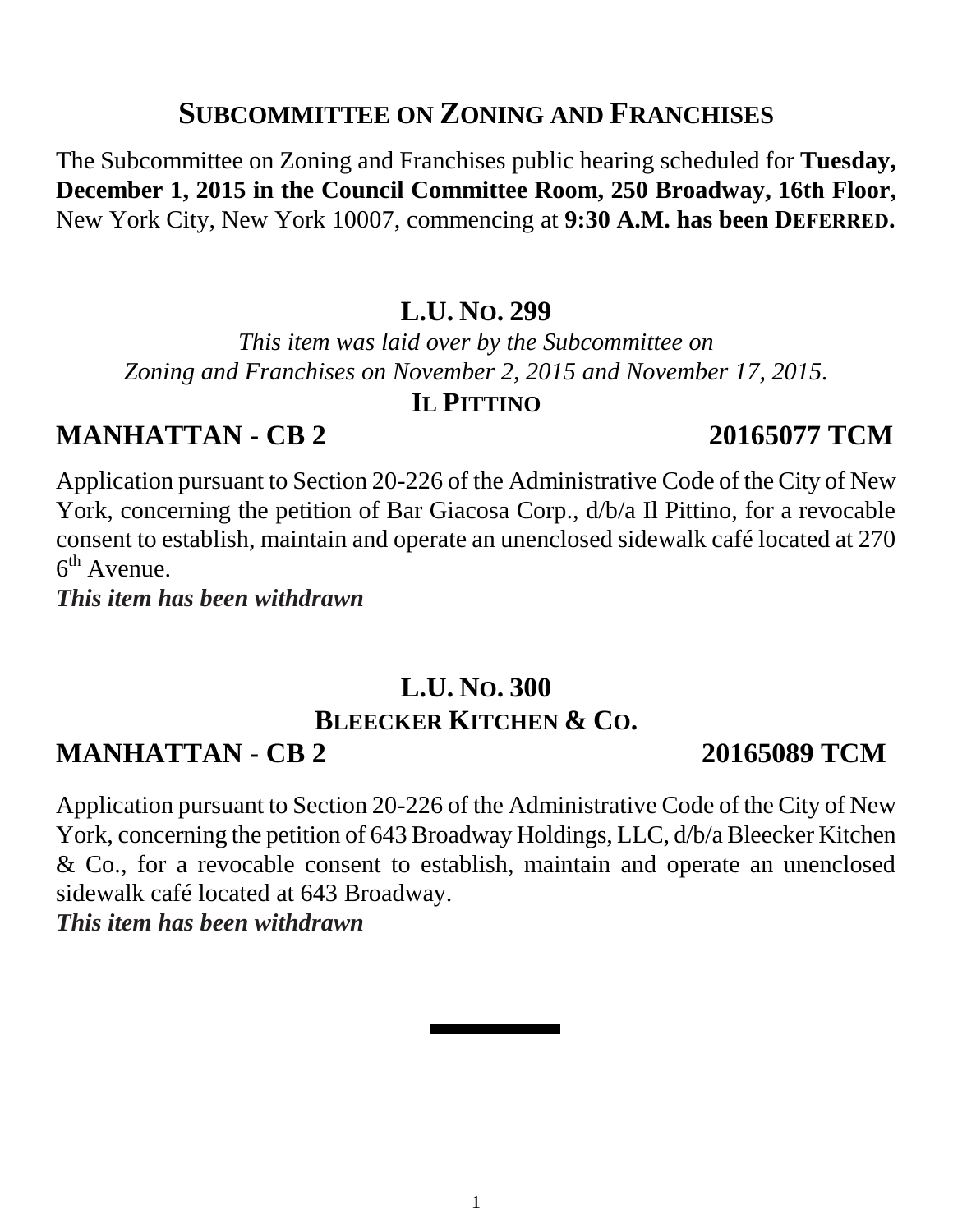### **SUBCOMMITTEE ON LANDMARKS, PUBLIC SITING AND MARITIME USES**

The Subcommittee on Landmarks, Public Siting and Maritime Uses public hearing scheduled for **Tuesday, December 1, 2015 in the Council Committee Room, 250 Broadway, 16th Floor,** New York City, New York 10007, commencing at **11:00 A.M. has been DEFERRED.**

### **SUBCOMMITTEE ON PLANNING, DISPOSITIONS AND CONCESSIONS**

The Subcommittee on Planning, Dispositions and Concessions will hold a public hearing on the following matters in the **Council Committee Room, 250 Broadway, 16th Floor,** New York City, New York 10007, commencing at **1:00 P.M. on Tuesday, December 1, 2015:**

### **L.U. NOS. 301 AND 302 ARE RELATED**

# **L.U. NO. 301**

*This item was laid over at the meeting of the Subcommittee on Planning, Dispositions and Concessions on November 18, 2015.* 

### **1 CLINTON STREET**

### **BROOKLYN - CB 2 C 150399 PPK**

Application submitted by the Department of Citywide Administrative Services, pursuant to Section 197-c of the New York City Charter, for the disposition of one city-owned property located at 1 Clinton Street (aka 280 Cadman Plaza West), Block 239, Lot 16, pursuant to zoning.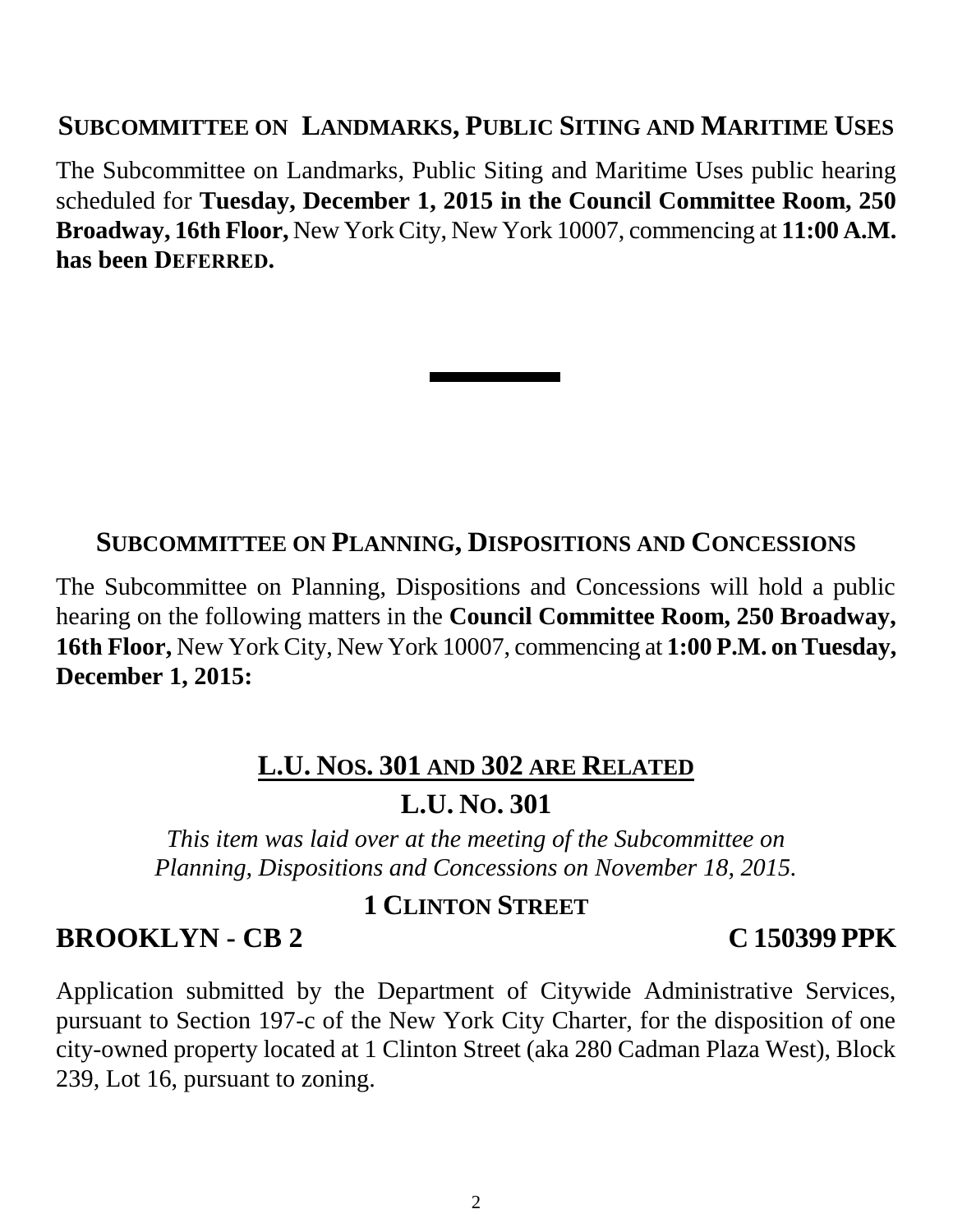**L.U. NO. 306 304-306 EAST 8 TH STREET MANHATTAN - CB 3 20165223 HAM**

# **BROOKLYN - CB 2 C 150400 PQK**

Application submitted by the Brooklyn Public Library and the Department of Citywide Administrative Services, pursuant to Section 197-c of the New York City Charter, for the acquisition of property located at 1 Clinton Street (aka 280 Cadman Plaza West), Block 239, part of Lot 16, for use as a branch library.

## **L.U. NO. 303**

# **BRONX SHEPHERDS (AKA CPE EQUITIES) BRONX - CBs 2, 3, 5 and 9 20165204 HAX**

Application submitted by the New York City Department of Housing Preservation and Development for the grant of a real property tax exemption pursuant to Section 577 of the Private Housing Finance Law for an Exemption Area identified as Block 2394, Lots 23, 26, 29 and 31; Block 2662, Lot 10; Block 2668, Lots 30 and 33; Block 2669, Lots 6 and 47; Block 2685, Lot 48; Block 2799, Lot 18; Block 2869, Lot 142; Block 2877, Lot 268; Block 2879, Lots 68 and 69; Block 2890, Lot 17; Block 2892, Lot 38; Block 2903, Lots 3, 41, 43 and 44; Block 2971, Lots 10, 12 and 14; and Block 3776, Lot 44; Borough of the Bronx.

Application submitted by the New York City Department of Housing Preservation and Development for an amendment to a previously approved real property tax exemption pursuant to Section 577 of the Private Housing Finance Law, for the Exemption Area located at 304-306 East 8<sup>th</sup> Street (Block 390, Lot 9) in Community District 3, Borough of Manhattan.

## **L.U. NO. 302**

*This item was laid over at the meeting of the Subcommittee on Planning, Dispositions and Concessions on November 18, 2015.* 

**1 CLINTON STREET**